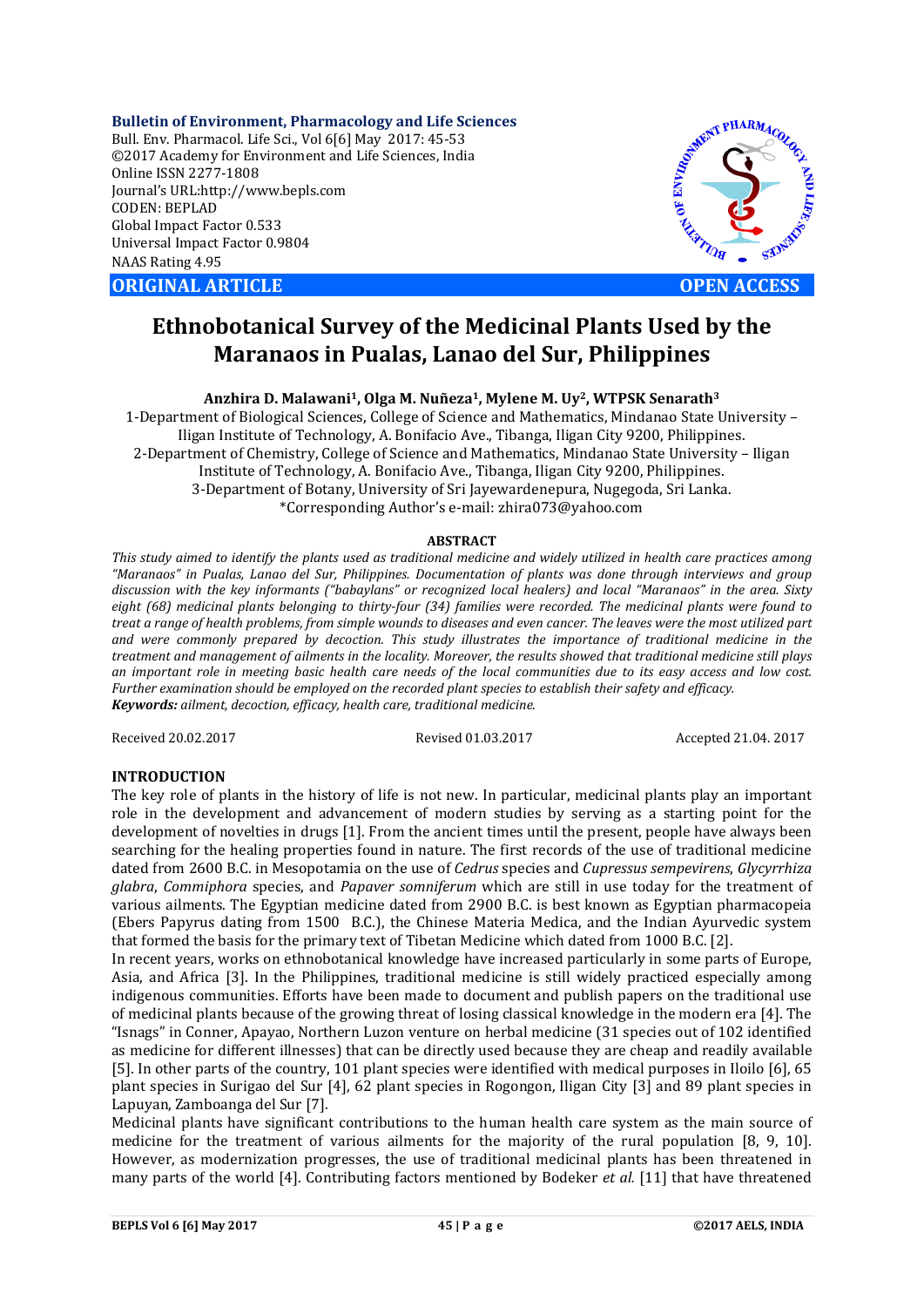medicinal plants are over-harvesting for commercial purposes, destructive harvesting practices, habitat loss resulting from forest degradation, and agricultural encroachment.

With the threats mentioned, however, there are still many parts of the country that remain poorly studied. Documentation on the practice of traditional medicine is necessary before these plants are gone. To date, only limited reports are available as to the ethnobotanical studies in certain areas in Mindanao especially in Lanao del Sur area.

The "Maranao" group is one of the many ethnic groups in the Philippines, who mostly resides in the Lanao provinces. Many traditional beliefs and rituals still persist and influence the lives of the "Maranaos". Both semi-literate as well as those who have little exposure to modern medical practices still continue with their practice of traditional medicine [12]. Traditional medication has remained a health care practice because it is the most affordable and easily accessible source in Pualas, Lanao del Sur. However, with the increasing acceptance of the modern medicinal products, knowledge on the use of traditional medicine is gradually disappearing. Sustainability and conservation of plant resources and traditional knowledge are important in order to preserve the culture and tradition of the "Maranaos" in the area.

This study aimed to identify plants used as traditional medicine by the "Maranaos" in Pualas, Lanao del Sur, method of preparation, mode of administration, and the ailments treated.

# **METHODOLOGY**

# *Study area*

The municipality of Pualas is situated in the province of Lanao del Sur which comprises 23 barangays. Seven barangays chosen purposively as study areas were Basagad, Bubong, Danugan, Ingud, Porug, Talambu, and Tuka (Figure 1).



**Figure 1.** Map of Pualas, Lanao del Sur, Philippines showing the study areas: (1) Barangay Ingud, (2) Barangay Talambu, (3) Barangay Basagad, (4) Barangay Bubong, (5) Barangay Danugan, (6) Barangay Tuka, and (7) Barangay Porug [13].

# *Collection and identification of plant materials*

Eighty (80) individuals (aged 30-80 years old) as informants and ten (10) local healers as key informants were selected in this study as they have wide knowledge on medicinal plants. The information gathered included plant name, part of the plant used, its preparation and mode of administration, and the ailments treated [3, 4, 7].

Photographs of plants were taken in their natural habitat and specimens were collected to help in the identification. Identification of plant samples was done with the help of available published literatures and was confirmed by Professor Edgardo Aranico of the Department of Biological Sciences, Mindanao State University – Iligan Institute of Technology, Iligan City, Philippines.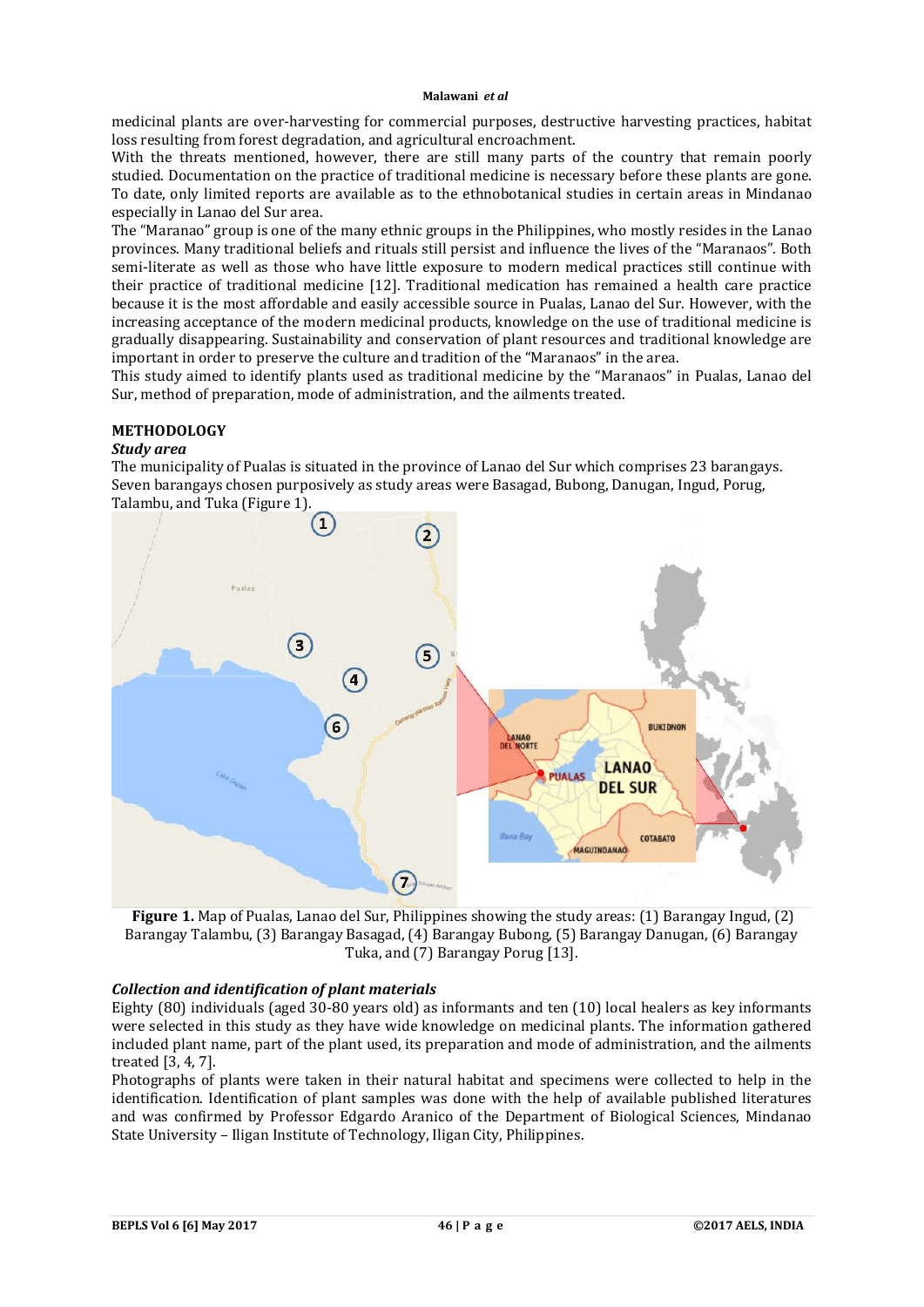#### **RESULTS AND DISCUSSION**

Sixty eight (68) species of medicinal plants belonging to 62 genera and 34 families were documented as medicinal plants used by the Maranaos in Pualas, Lanao del Sur, Philippines (Table 1). The family Asteraceae with seven species and family Fabaceae with six species were found to be the most widely used among Maranaos. Family Asteraceae was also widely used for medicinal purposes by the Higaonon tribe of Rogongon [3] and Subanen tribe in Zamboanga del Sur [14]. Cronquist [15] reported that family Asteraceae is one of the largest and economically most important families of flowering plants and consists of 12-17 tribes, approximately 1100 genera, and 20,000 species. Most of the species of family Asteraceae contain active alkaloids that are medicinal along with their exceptional supply of nutrients [14].

Results in this study indicated that leaves (81%) are the most frequently used part of plants followed by roots (5%), stems (4%), fruits (4%), fruit skin (4%), flowers (1%), and the whole plant (1%). Similar studies conducted by previous researchers also reported that most common remedies were taken from the leaves [3, 6, 7, 14]. Leaves are described to be the site of manufacture and storage of many phytochemicals including alkaloids, tannins, coumarines, flavonoids, essential oils, and insulins which are active components of most herbal preparations in high concentration [16]. Moreover, utilization of leaves is common as it is the most abundant and easiest part to collect and can also be regenerated [14].

Results of this study further revealed that the same species of plant can treat various diseases using different plant parts. Leaves and stem of *Elephantopus scaber* have been widely used in treatment of different diseases but are prepared differently for various medical conditions. Leaves of *E. scaber* are squeezed and taken orally to cure dysmenorrhea and irregular menstruation while boiled to cure diarrhea. Its stem can either be boiled or squeezed and orally administered to treat kidney infections.

In some cases, parts from one species are mixed up with other plant species as a remedy for ailment. *Psidium guajava* for example is mixed with seven slices of *Curcuma longa* to cure wound and skin diseases or boiled together with the leaves of *Chrysophyllum cainito* and *Syzygium malaccense* to cure diarrhea which is supported by the study of Olowa *et al.* [3] which reports that mixtures of plants can be more effective in treating a particular ailment. It is also reported that *C. longa* is prepared together with other plants for various medications. Phytochemical constituents of *C. longa* have anticancer [17] and antifungal properties [18], correct defects associated with cystic fibrosis [19], and also have antiulcer potential [20].

Most common ailments treated by the documented medicinal plants are fever, diarrhea, and cough and are administered orally as decoction. Different modes of applications of the medicinal plants were identified such as: decoction (54%), squeezing (33%), infusion (2%), pounding (5%), chewing (5%), and poultice (1%). Decoction was the most popular form of preparation and administered orally.

Although the preparation and administration of the medicinal plants vary based on the type of disease treated, decoction is the most common method of preparation [3, 4]. According to locally renowned herbalists, decoction is the most effective way to get all the extracts used for medication. Decoction is a good method to extract anthocyanins, phenolic compounds, and alkaloids that are highly responsible for antimicrobial activity against *Bacillus cereus* and *Escherichia coli* [21]. Preparation of plant extracts through decoction is safe to be taken orally [22] as it will not exhibit any antimicrobial activity that may alter the normal flora in the body [23].

Easy access and cost effectiveness are some of the reasons that the locals prefer to utilize traditional medicine. Although majority of the communities especially the local healers still rely on medicinal plants, the influence of modern medicine in those communities is apparent. Thus, studying traditional knowledge on medicinal plants is important as it preserves the culture and tradition of the "Maranaos" in this area.

| <b>Family / Scientific name</b> | <b>Plant part</b><br>used | <b>Preparation and mode</b><br>of application                           | Ailments/conditions<br>treated         |
|---------------------------------|---------------------------|-------------------------------------------------------------------------|----------------------------------------|
| <b>Acoraceae</b>                |                           |                                                                         |                                        |
| Acorus calamus L.               | Leaves                    | Decoction                                                               | arthritis                              |
| Amaranthaceae                   |                           |                                                                         |                                        |
| Amaranthus spinosus L.          | Leaves                    | Decoction                                                               | allergy                                |
| Cyathula geniculata Lour.       | Leaves                    | Pound the leaves and<br>sauté in oil. Apply it to the<br>affected area. | bruise, disabled bones                 |
| Amaryllidaceae                  |                           |                                                                         |                                        |
| Crinum asiaticum L.             | Leaves                    | Squeeze and apply it to<br>the affected area.                           | eliminates poison due to snake<br>bite |
| Anacardiaceae                   |                           |                                                                         |                                        |

**Table 1.** Medicinal Plants used by the Maranaos in Pualas, Lanao del Sur, Philippines.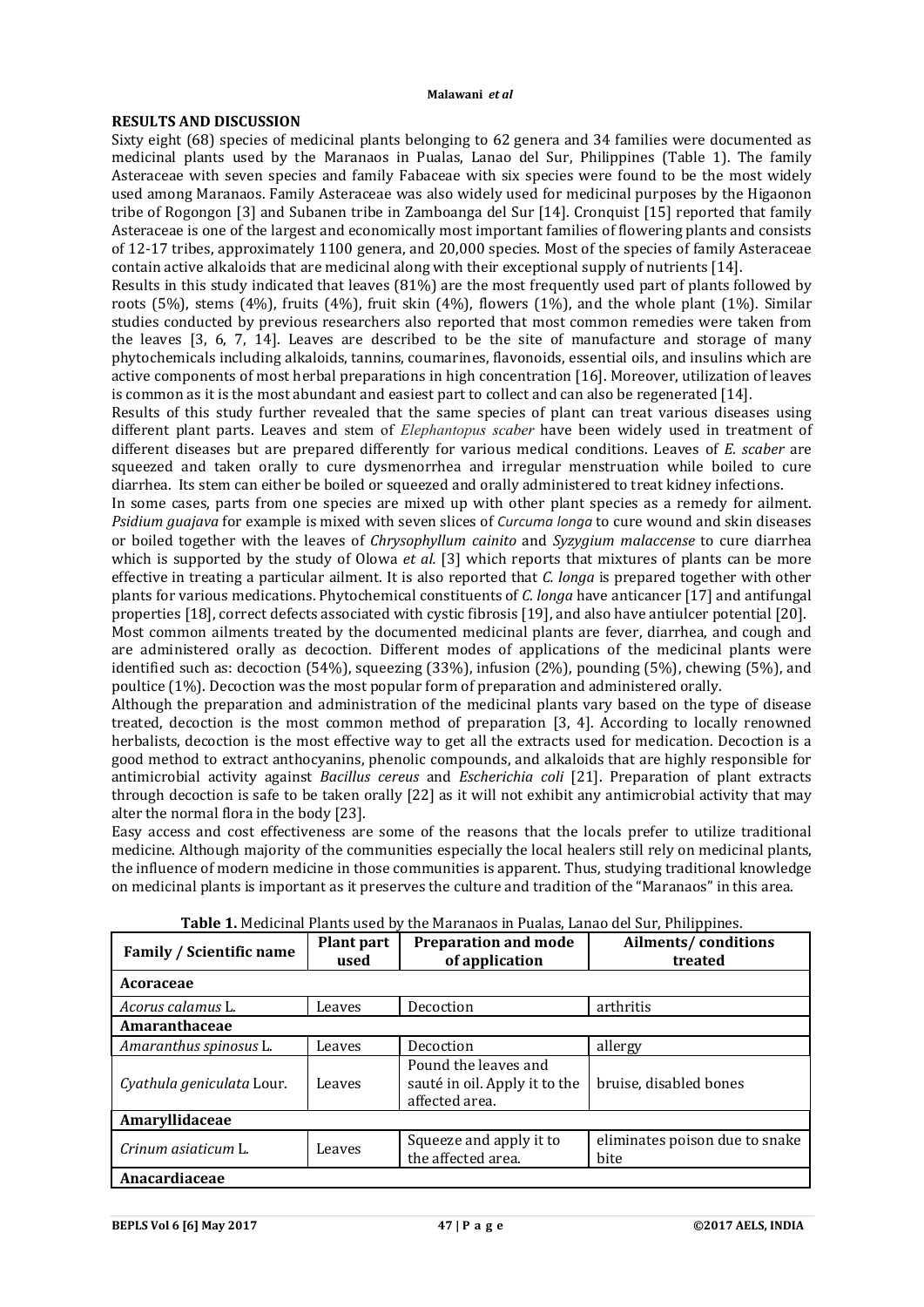| Malawani et al |  |
|----------------|--|
|----------------|--|

| Mangifera indica Linn.               | fruit skin | Decoction                                                                                                                                   | diarrhea                                                                              |
|--------------------------------------|------------|---------------------------------------------------------------------------------------------------------------------------------------------|---------------------------------------------------------------------------------------|
| Apiaceae                             |            |                                                                                                                                             |                                                                                       |
| Centella asiatica L.                 | Leaves     | Decoction                                                                                                                                   | fever                                                                                 |
|                                      | Leaves     | Squeeze to get the extract<br>and drink.                                                                                                    | works as antibiotic, stomach<br>pain, Urinary Tract<br>Infection(UTI)                 |
| Hydrocotyle vulgaris                 | Leaves     | Decoction                                                                                                                                   | ulcer, kidney, cough                                                                  |
| Apocynaceae                          |            |                                                                                                                                             |                                                                                       |
| Asclepias curassavica L.             | Stem       | Decoction                                                                                                                                   | fever                                                                                 |
|                                      | Leaves     | Either decoction or<br>squeeze and drink.                                                                                                   | fever                                                                                 |
| Marsdenia tinctoria R Br.            | Leaves     | Either decoction or<br>squeeze and drink.                                                                                                   | fever                                                                                 |
|                                      | Leaves     | Squeeze to get the extract<br>and rub it directly to the<br>affected area.                                                                  | "garak", arthritis                                                                    |
| Plumiera acuminata                   | Leaves     | Squeeze to get the extract<br>and drink.                                                                                                    | cancer                                                                                |
|                                      |            | Pound until soft and then<br>massage it to the affected<br>area.                                                                            | hemorrhoids, rheumatism                                                               |
| Arecaceae                            |            |                                                                                                                                             |                                                                                       |
| Areca catechu L.                     | Seed       | Decoction                                                                                                                                   | diabetes                                                                              |
| Asteraceae                           |            |                                                                                                                                             |                                                                                       |
| Ageratum conyzoides L.               | Leaves     | Squeeze to get the extract<br>and drink.                                                                                                    | fever                                                                                 |
|                                      | Leaves     | Decoction                                                                                                                                   | cough                                                                                 |
| Bidens pilosa Linn.                  | Leaves     | Pound leaves until soft<br>and then massage to the<br>affected area.                                                                        | rashes                                                                                |
|                                      | Leaves     | Decoction and massage to<br>affected area.                                                                                                  | rashes                                                                                |
| Blumea balsamifera L.                | Leaves     | Decoction                                                                                                                                   | fever, ulcer, "garak" (said to<br>have more than 40 illnesses<br>that can be treated) |
| Chrysanthemum sinense<br>Sabine      | Leaves     | Squeeze to get the<br>extract.                                                                                                              | skin allergies                                                                        |
| Chrysanthemum indicum L.             | Leaves     | Squeeze to get the extract<br>and massage to affected<br>area.                                                                              | wound, toothache, headache                                                            |
| Elephantopus scaber L.               | Leaves     | Squeeze to get the extract<br>and drink.                                                                                                    | dysmenorrhea, irregular<br>menstruation                                               |
|                                      | Stem       | Either decoction or<br>squeeze to get the extract.<br>Drink.                                                                                | kidney infection                                                                      |
|                                      | Leaves     | Decoction                                                                                                                                   | Diarrhea                                                                              |
| Emilia sonchifolia L.                | Leaves     | Decoction                                                                                                                                   | Diarrhea                                                                              |
| Synedrella nodiflora (L.)<br>Gaertn. | Leaves     | Squeeze to get the<br>extract. Mix with the<br>extract of 7 leaves of<br>"ragm a amo", 7 leaves of<br>"mngiyak" and a pinch of<br>turmeric. | Ulcer                                                                                 |
|                                      | Leaves     | Squeeze to get the extract<br>and drink.                                                                                                    | diabetes, internal pain                                                               |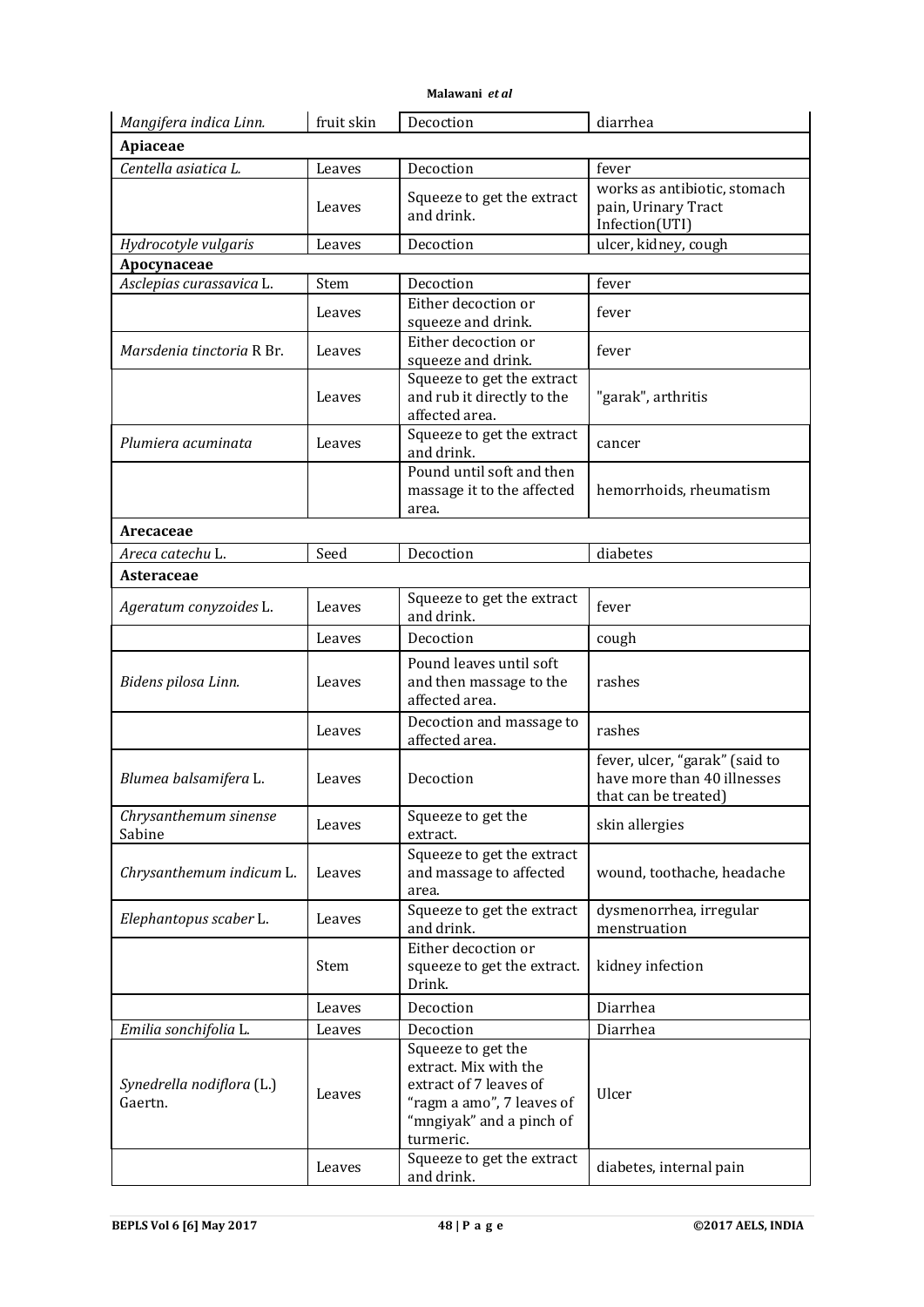|                                | Leaves | Decoction                                                                                                                                         | Pneumonia               |
|--------------------------------|--------|---------------------------------------------------------------------------------------------------------------------------------------------------|-------------------------|
| <b>Balsaminaceae</b>           |        |                                                                                                                                                   |                         |
| Impatiens balsamina L.         | Leaves | Squeeze to get the extract<br>and drink.                                                                                                          | high fever              |
| Caricaceae                     |        |                                                                                                                                                   |                         |
| Carica papaya L.               | Leaves | Squeeze to get the extract<br>and drink.                                                                                                          | fever, cough and colds  |
|                                | Leaves | Squeeze the leaves of<br>papaya and add lemon<br>extract and salt. Mix and<br>drink.                                                              | fever and colds         |
| Caryophyllaceae                |        |                                                                                                                                                   |                         |
| Drymaria cordata               | Leaves | Decoction                                                                                                                                         | Diarrhea                |
|                                | Leaves | Boil 7 leaves of "kisp"<br>with another 7 leaves of<br>"mngiyak" and drink.                                                                       | Ulcer                   |
| Chenopodiaceae                 |        |                                                                                                                                                   |                         |
| Chenopodium ambrosioides<br>L. | Leaves | Leave it in a glass of<br>water for a few minutes<br>and drink.                                                                                   | Measles                 |
| Crassulaceae                   |        |                                                                                                                                                   |                         |
| Kalanchoe pinnata Lam.         | Leaves | Decoction                                                                                                                                         | Fever                   |
| Convolvulaceae                 |        |                                                                                                                                                   |                         |
| Ipomoea batatas (L.) Poir      | Leaves | Decoction                                                                                                                                         | Anemia                  |
| Costaceae                      |        |                                                                                                                                                   |                         |
| Costus igneus                  | Leaves | 2 leaves chewed in the<br>morning and another 2<br>leaves in the evening.                                                                         | <b>Diabetes</b>         |
| Costus sericeus Blm.           | Leaves | Decoction                                                                                                                                         | fever, cough, and colds |
| Cucurbitaceae                  |        |                                                                                                                                                   |                         |
| Momordica charantia L.         | Fruit  | Grate and then squeeze to<br>get the extract. Drink                                                                                               | Diarrhea                |
|                                | Fruit  | Squeeze to get the extract<br>and drink                                                                                                           | Cough                   |
|                                | Leaves | Squeeze to get the<br>extract. Mix with the<br>extract from the leaves of<br>B. balsamifera and<br>turmeric. Drink.                               | Fever                   |
| <b>Dioscoreaceae</b>           |        |                                                                                                                                                   |                         |
| Dioscorea alata L.             | Leaves | Squeeze to get the extract<br>and then drink. Mix half<br>of the <i>D. alata</i> extract<br>with <i>H. suaveolens</i> then<br>massage on the body | body pain               |
| Euphorbiaceae                  |        |                                                                                                                                                   |                         |
| Euphorbia hirta L.             | Leaves | Decoction                                                                                                                                         | rashes, fever, any pain |
| Jatropha curcas L.             | Leaves | Decoction                                                                                                                                         | Fever                   |
|                                | Leaves | Decoction and apply it to<br>the affected area.                                                                                                   | Sprains                 |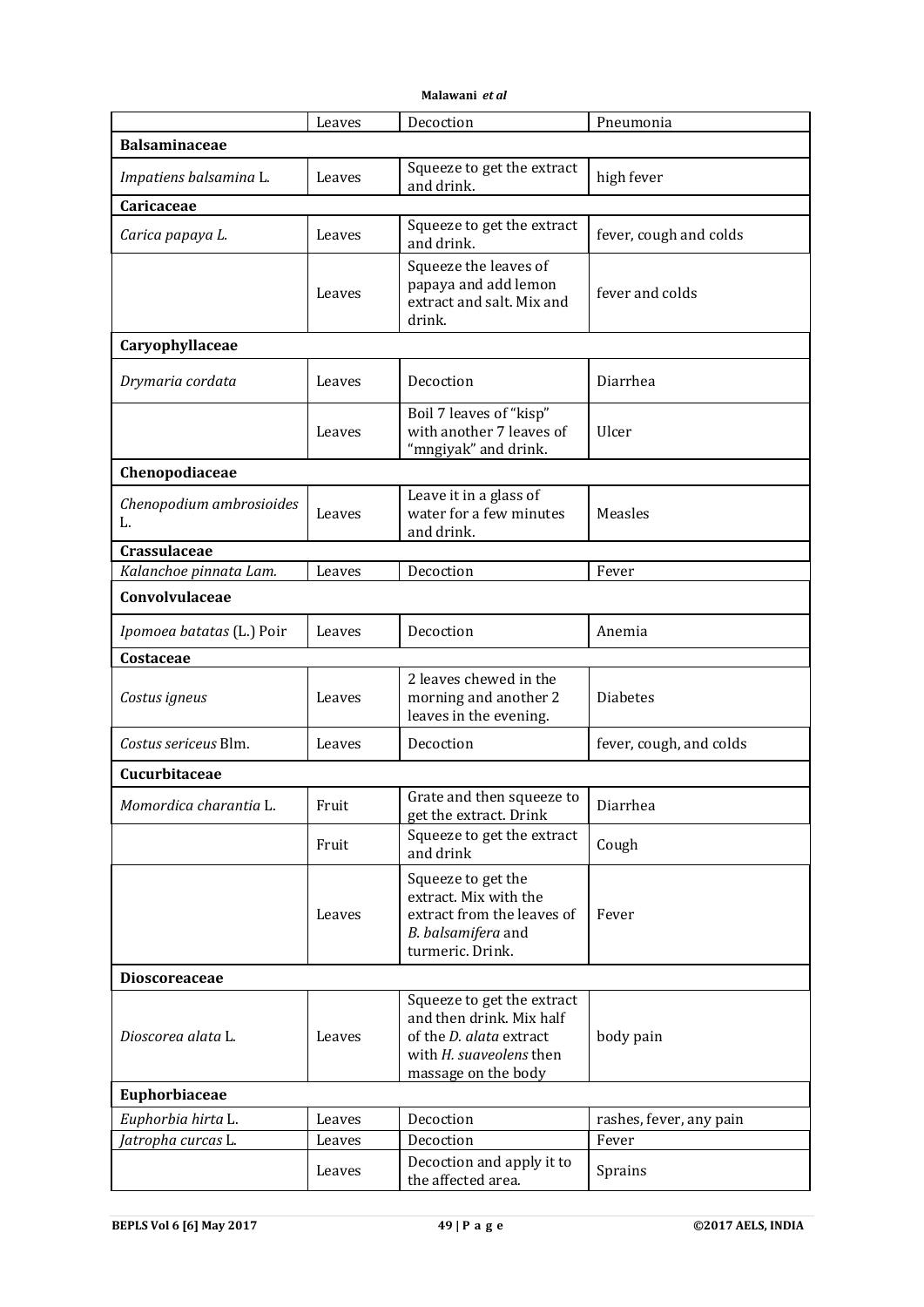| Manihot esculenta Crantz         | Leaves     | Squeeze to get the extract<br>and drink.                                                                                                 | high blood pressure, diabetes                              |
|----------------------------------|------------|------------------------------------------------------------------------------------------------------------------------------------------|------------------------------------------------------------|
|                                  | Leaves     | Decoction                                                                                                                                | high blood pressure, ulcer,<br>wounds                      |
| <b>Fabaceae</b>                  |            |                                                                                                                                          |                                                            |
| Cassia occidentalis L.           | Leaves     | Decoction                                                                                                                                | stomach ache, diarrhea                                     |
| Cassia alata L.                  | Leaves     | Decoction                                                                                                                                | Diarrhea                                                   |
| Cassia tora L.                   | Leaves     | Decoction                                                                                                                                | kidney diseases, arthritis                                 |
| Gliricidia sepium                | Leaves     | Squeeze to get the extract<br>and drink.                                                                                                 | dysmenorrhea                                               |
| Indigofera suffruticosa Mill.    | Leaves     | Decoction                                                                                                                                | to ease the pain of mothers<br>during labor                |
| Mimosa pudica L.                 | Leaves     | Chew and then spit it<br>directly to the affected<br>area                                                                                | Wound                                                      |
|                                  | Leaves     | Squeeze to get the extract<br>and massage to affected<br>area.                                                                           | Wound                                                      |
| Gramineae                        |            |                                                                                                                                          |                                                            |
| Andropogon citratus DC.          | Leaves     | Decoction                                                                                                                                | to treat a paralyzed person<br>and for high blood pressure |
| Lamiaceae                        |            |                                                                                                                                          |                                                            |
| Hyptis suaveolens L.             | Leaves     | Squeeze to get the extract<br>and then drink. Mix with<br>7 leaves of <i>D. alata</i> .<br>Massage the remaining<br>extract on the body. | "syambar"                                                  |
|                                  | Leaves     | Squeeze to get the<br>extract. Mix with the<br>leaves of A. conyzoides<br>and drink                                                      | for ease of childbirth during<br>labor                     |
|                                  | Leaves     | Decoction                                                                                                                                | Headache                                                   |
| Mentha arvensis L.               | Leaves     | Squeeze to get the extract<br>and drink.                                                                                                 | cough and colds                                            |
| Plectranthus aromaticus<br>Roxb. | Leaves     | Squeeze to get the extract<br>and drink.                                                                                                 | Cough                                                      |
| Vitex negundo L.                 | Leaves     | Either decoction or<br>squeeze to get the extract.<br>Drink.                                                                             | cough, fever                                               |
| Lauraceae                        |            |                                                                                                                                          |                                                            |
| Persea americana Mill.           | Seed       | Decoction                                                                                                                                | Toothache                                                  |
| Lythraceae                       |            |                                                                                                                                          |                                                            |
| Lagerstroemia speciosa L.        | Leaves     | Decoction                                                                                                                                | kidney infections                                          |
|                                  | fruit skin | Decoction                                                                                                                                | Fever                                                      |
| <b>Malvaceae</b>                 |            |                                                                                                                                          |                                                            |
| Abelmoschus esculentus L.        | Fruit      | Slice the fruit and leave it<br>in glass of water. Eat the<br>fruit and drink the water.                                                 | <b>Diabetes</b>                                            |
| Durio zibethinus Murr.           | Leaves     | Decoction and use the<br>extract in a bath.                                                                                              | Nervousness                                                |
|                                  | fruit skin | Decoction                                                                                                                                | Anemia                                                     |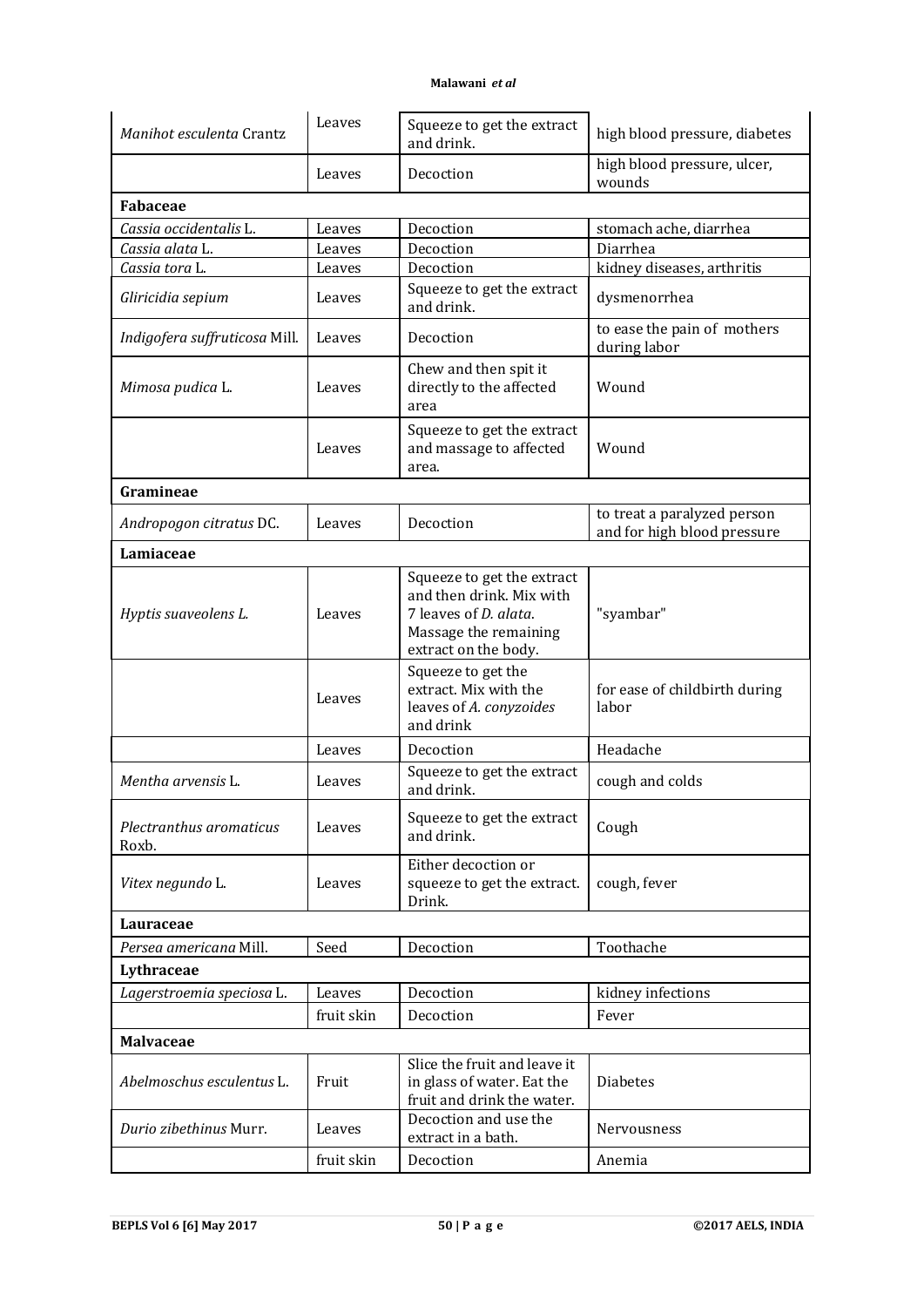| Malvastrum<br>coromandelinum L.    | flowers        | Chew and then spit it<br>directly to the stomach.                                                                                               | stomach ache                              |
|------------------------------------|----------------|-------------------------------------------------------------------------------------------------------------------------------------------------|-------------------------------------------|
| Urena lobata L.                    | Leaves         | Squeeze to get the extract<br>and drink.                                                                                                        | kidney infection                          |
|                                    | Leaves         | Decoction                                                                                                                                       | Poison                                    |
| Menispermaceae                     |                |                                                                                                                                                 |                                           |
| Tinospora crispa L.                | Leaves         | Decoction                                                                                                                                       | Hepatitis                                 |
|                                    | whole<br>plant | Decoction                                                                                                                                       | cancer, myoma, diabetes                   |
| <b>Moraceae</b>                    |                |                                                                                                                                                 |                                           |
| Ficus septica                      | Leaves         | Pound until soft and then<br>rub to the affected area.<br>Usually accompanied<br>with a prayer.                                                 | Numbness                                  |
|                                    | Leaves         | Squeeze to get the extract                                                                                                                      | Numbness                                  |
|                                    | Leaves         | Decoction. Mix with the<br>extract of Annona<br>muricata and D. alata.<br>Drink.                                                                | dentin hypersensitivity                   |
| <b>Myrtaceae</b>                   |                |                                                                                                                                                 |                                           |
| Psidium guajava L.                 | Leaves         | Boil in water with 7 slices<br>of turmeric. Drink.                                                                                              | wound, skin diseases, "bisa"              |
|                                    | Leaves         | Decoction                                                                                                                                       | body pain                                 |
|                                    | Leaves         | Boil together leaf extracts<br>of C. cainito, P. guajava<br>and S. malaccense. Drink<br>the preparation.                                        | Diarrhea                                  |
| Syzygium malaccense Linn.          | Leaves         | Boil 7 leaves of S.<br>malaccense, 7 leaves of M.<br>indica and 7 leaves of P.<br>guajava with water, add 7<br>slices of turmeric and<br>drink. | Diarrhea                                  |
| Poaceae                            |                |                                                                                                                                                 |                                           |
| Eleusine indica L.                 | Stem           | Decoction                                                                                                                                       | for women who can't bear a<br>child       |
|                                    | Leaves         | Decoction                                                                                                                                       | stomach ache                              |
| Imperata cylindrica (L.)<br>Beauv. | Roots          | Decoction                                                                                                                                       | young children with<br>'developing teeth' |
| Saccharum spontaneum L.            | Leaves         | Slice the leaves and eat<br>directly.                                                                                                           | TB (Tuberculosis), eye<br>irritation      |
| Piperaceae                         |                |                                                                                                                                                 |                                           |
| Peperomia pellucida L.             | Leaves         | Squeeze to get the extract<br>and drink.                                                                                                        | UTI (Urinary Tract Infection)             |
| Piper betle L.                     | Leaves         | Boil 7 leaves of P. betle<br>and drink.                                                                                                         | Fever                                     |
| Rosaceae                           |                |                                                                                                                                                 |                                           |
| Rubus Rosifolius                   | Leaves         | decoction                                                                                                                                       | Diarrhea                                  |
| Solanaceae                         |                |                                                                                                                                                 |                                           |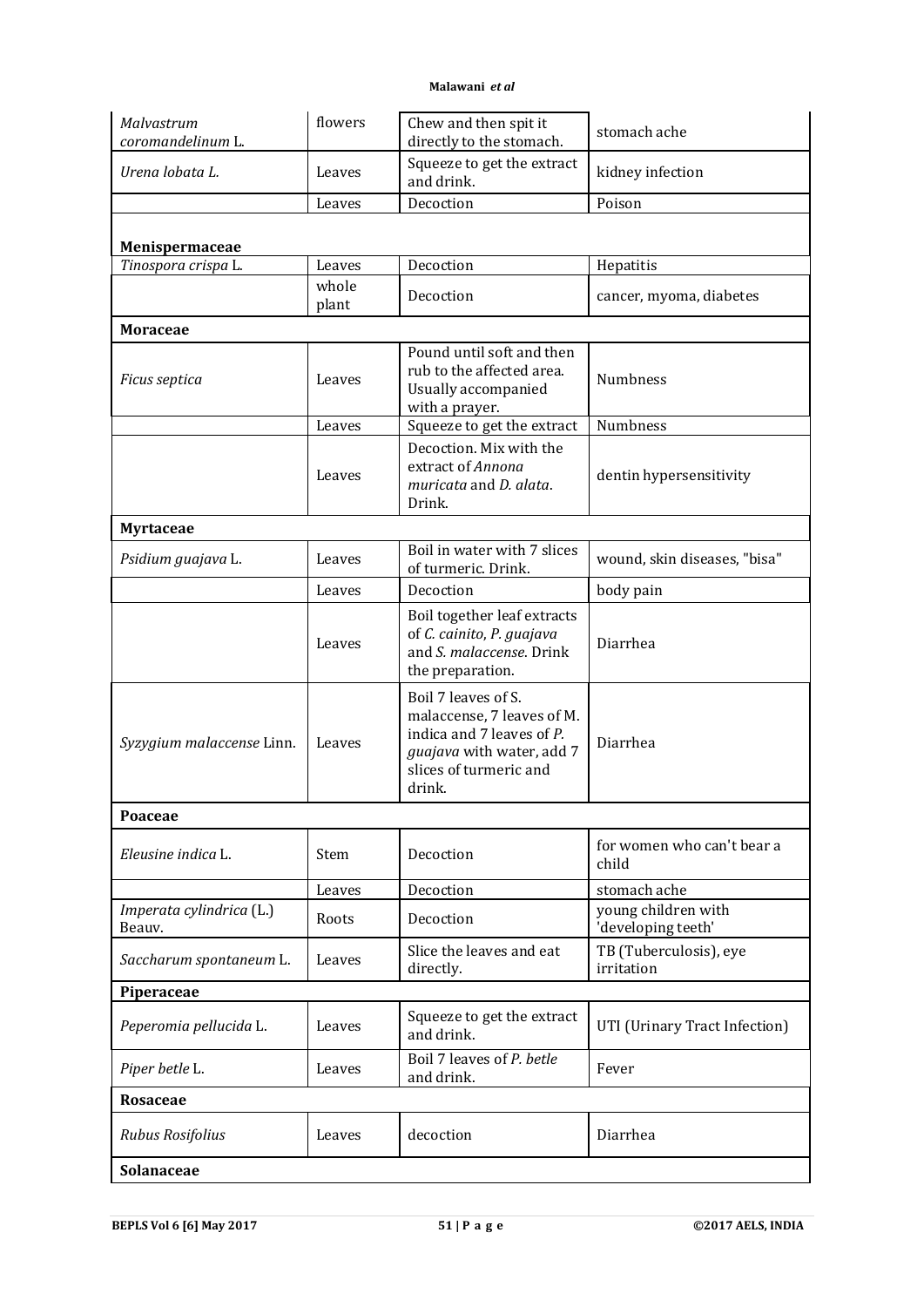| Capsicum frutescens L.           | Leaves | Decoction                                                                                                                  | Fever                  |
|----------------------------------|--------|----------------------------------------------------------------------------------------------------------------------------|------------------------|
| Solanum inaequilaterale<br>Merr. | Leaves | Squeeze together with<br>the leaves of S.<br>jamaicensis and drink.                                                        | Fever                  |
| Solanum lycopersicum L.          | Leaves | Decoction                                                                                                                  | Typhoid                |
| Solanum torvum                   | Leaves | Decoction and drink<br>every 3 hours.                                                                                      | Ulcer                  |
|                                  | Leaves | Squeeze to get the extract<br>and drink.                                                                                   | Fever                  |
| Sapotaceae                       |        |                                                                                                                            |                        |
| Chrysophyllum cainito L.         | Leaves | Boil with water and add 7<br>slices of turmeric.                                                                           | Diarrhea               |
|                                  | Leaves | Boil with water together<br>with leaves of P. guajava,<br>S. malaccense, and M.<br>indica.                                 | Diarrhea               |
|                                  | Leaves | Boil with water together<br>with leaves of $P$ .<br>americana and S.<br>malaccense. Add 7 slices<br>of turmeric and drink. | diarrhea, ulcer        |
| Verbenaceae                      |        |                                                                                                                            |                        |
| Duranta sp.                      | Leaves | Squeeze to get the extract<br>and drink.                                                                                   | Diarrhea               |
| Stachytarpheta jamaicensis<br>L. | Leaves | Decoction                                                                                                                  | Diarrhea               |
| Zingiberaceae                    |        |                                                                                                                            |                        |
| Curcuma longa L.                 | Roots  | Decoction                                                                                                                  | Wound                  |
|                                  | Roots  | Boil with water together<br>with leaves of P. betle,<br>garlic, A. catechu, salt and<br>oild. Rub to the affected<br>area. | Tetanus                |
| Zingiber officinale Rosc.        | Roots  | Apply directly on the<br>affected areas.                                                                                   | foot swelling, "garak" |

# **CONCLUSION**

Sixty eight (68) species of medicinal plants belonging to 34 families are commonly utilized by the "Maranaos" in Pualas, Lanao del Sur. Plants were used to treat simple wounds, various diseases, and even cancer. Preparation is through decoction, squeezing to get the extract, infusion, pounding, chewing of the plant part, and poultice. The "Maranaos" still have active traditional knowledge on the use, preparation, and application of medicinal plants as a result of continued reliance on medicinal plants. Traditional knowledge on medicinal plants and conservation of these plants are important to sustain the practice of healing using traditional medicine.

## **ACKNOWLEDGEMENT**

The authors would like to express their gratitude to DOST-ASTHRDP for the research grant.

#### **CONFLICT OF INTEREST**

The authors declare no conflict of interest.

#### **REFERENCES**

- 1. Pramono E. (2002). The commercial use of traditional knowledge and medicinal plants in Indonesia. *Multistakeholder Dialogue on Trade, Intellectual Property and Biological Resources in Asia, BRAC Centre for Development Management: April 19-21, Rajendrapur, Bangladesh:* 1-13.
- 2. Chivian, E. (2002). *Biodiversity: It's Importance to Human Health*. Center for Health and the Global Environment, Harvard Medical School.